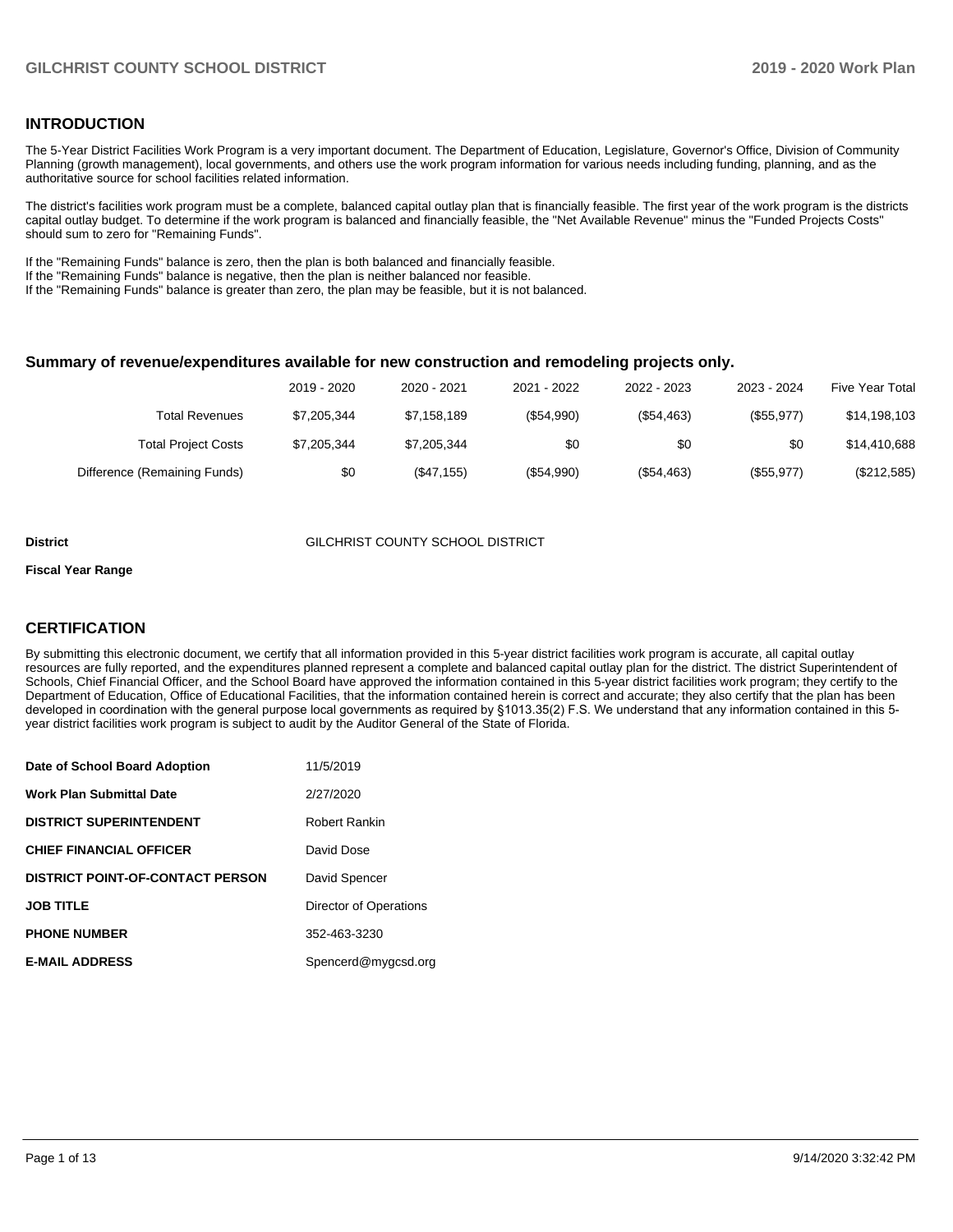# **Expenditures**

#### **Expenditure for Maintenance, Repair and Renovation from 1.50-Mills and PECO**

Annually, prior to the adoption of the district school budget, each school board must prepare a tentative district facilities work program that includes a schedule of major repair and renovation projects necessary to maintain the educational and ancillary facilities of the district.

| Item                                          |                                                                                                               | 2019 - 2020<br><b>Actual Budget</b> | 2020 - 2021<br>Projected | 2021 - 2022<br>Projected | 2022 - 2023<br>Projected | 2023 - 2024<br>Projected | <b>Total</b> |  |  |  |  |
|-----------------------------------------------|---------------------------------------------------------------------------------------------------------------|-------------------------------------|--------------------------|--------------------------|--------------------------|--------------------------|--------------|--|--|--|--|
| <b>HVAC</b>                                   |                                                                                                               | \$126,286                           | \$200.000                | \$200,000                | \$200,000                | \$200,000                | \$926,286    |  |  |  |  |
| Locations:                                    | BELL ELEMENTARY, BELL HIGH, BUS GARAGE, CENTRAL CAMPUS, COUNTY ADMINISTRATION OFFICE, TRENTON HIGH            |                                     |                          |                          |                          |                          |              |  |  |  |  |
| Flooring                                      |                                                                                                               | \$0                                 | \$0                      | \$0                      | \$0                      | \$0                      | \$0          |  |  |  |  |
|                                               | Locations: No Locations for this expenditure.                                                                 |                                     |                          |                          |                          |                          |              |  |  |  |  |
| Roofing                                       |                                                                                                               | \$63,615                            | \$200,000                | \$200,000                | \$200,000                | \$200,000                | \$863,615    |  |  |  |  |
|                                               | Locations: BELL ELEMENTARY, BELL HIGH, BUS GARAGE, CENTRAL CAMPUS, COUNTY ADMINISTRATION OFFICE, TRENTON HIGH |                                     |                          |                          |                          |                          |              |  |  |  |  |
| Safety to Life                                |                                                                                                               | \$25,000                            | \$25,000                 | \$25,000                 | \$25,000                 | \$25,000                 | \$125,000    |  |  |  |  |
| Locations:                                    | BELL ELEMENTARY, BELL HIGH, BUS GARAGE, CENTRAL CAMPUS, COUNTY ADMINISTRATION OFFICE, TRENTON HIGH            |                                     |                          |                          |                          |                          |              |  |  |  |  |
| Fencing                                       |                                                                                                               | \$0                                 | \$0                      | \$0                      | \$0                      | \$0                      | \$0          |  |  |  |  |
| Locations:                                    | No Locations for this expenditure.                                                                            |                                     |                          |                          |                          |                          |              |  |  |  |  |
| Parking                                       |                                                                                                               | \$0                                 | \$0                      | \$0                      | \$0                      | \$0                      | \$0          |  |  |  |  |
|                                               | Locations: No Locations for this expenditure.                                                                 |                                     |                          |                          |                          |                          |              |  |  |  |  |
| Electrical                                    |                                                                                                               | \$40.000                            | \$40,000                 | \$40,000                 | \$40,000                 | \$40,000                 | \$200,000    |  |  |  |  |
| Locations:                                    | BELL ELEMENTARY, BELL HIGH, BUS GARAGE, CENTRAL CAMPUS, COUNTY ADMINISTRATION OFFICE, TRENTON HIGH            |                                     |                          |                          |                          |                          |              |  |  |  |  |
| Fire Alarm                                    |                                                                                                               | \$25,000                            | \$25,000                 | \$25,000                 | \$25,000                 | \$25,000                 | \$125,000    |  |  |  |  |
|                                               | Locations: BELL ELEMENTARY, BELL HIGH, COUNTY ADMINISTRATION OFFICE, TRENTON HIGH                             |                                     |                          |                          |                          |                          |              |  |  |  |  |
| Telephone/Intercom System                     |                                                                                                               | \$0                                 | \$0                      | \$0                      | \$0                      | \$0                      | \$0          |  |  |  |  |
| Locations: No Locations for this expenditure. |                                                                                                               |                                     |                          |                          |                          |                          |              |  |  |  |  |
| <b>Closed Circuit Television</b>              |                                                                                                               | \$0                                 | \$0                      | \$0                      | \$0                      | \$0                      | \$0          |  |  |  |  |
| Locations: No Locations for this expenditure. |                                                                                                               |                                     |                          |                          |                          |                          |              |  |  |  |  |
| Paint                                         |                                                                                                               | \$50,000                            | \$50,000                 | \$50,000                 | \$50,000                 | \$50,000                 | \$250,000    |  |  |  |  |
|                                               | Locations: BELL ELEMENTARY, BELL HIGH, BUS GARAGE, CENTRAL CAMPUS, COUNTY ADMINISTRATION OFFICE, TRENTON HIGH |                                     |                          |                          |                          |                          |              |  |  |  |  |
| Maintenance/Repair                            |                                                                                                               | \$50,000                            | \$50,000                 | \$50,000                 | \$50,000                 | \$50,000                 | \$250,000    |  |  |  |  |
|                                               | Locations: BELL ELEMENTARY, BELL HIGH, BUS GARAGE, COUNTY ADMINISTRATION OFFICE, TRENTON HIGH                 |                                     |                          |                          |                          |                          |              |  |  |  |  |
|                                               | <b>Sub Total:</b>                                                                                             | \$379,901                           | \$590,000                | \$590,000                | \$590,000                | \$590,000                | \$2,739,901  |  |  |  |  |

| <b>IPECO Maintenance Expenditures</b> | \$83,631  | \$82,532  | \$82,532  | \$82,532  | \$82,532  | \$413,759   |
|---------------------------------------|-----------|-----------|-----------|-----------|-----------|-------------|
| 1.50 Mill Sub Total:                  | \$321,270 | \$532,468 | \$532,468 | \$532,468 | \$532,468 | \$2,451,142 |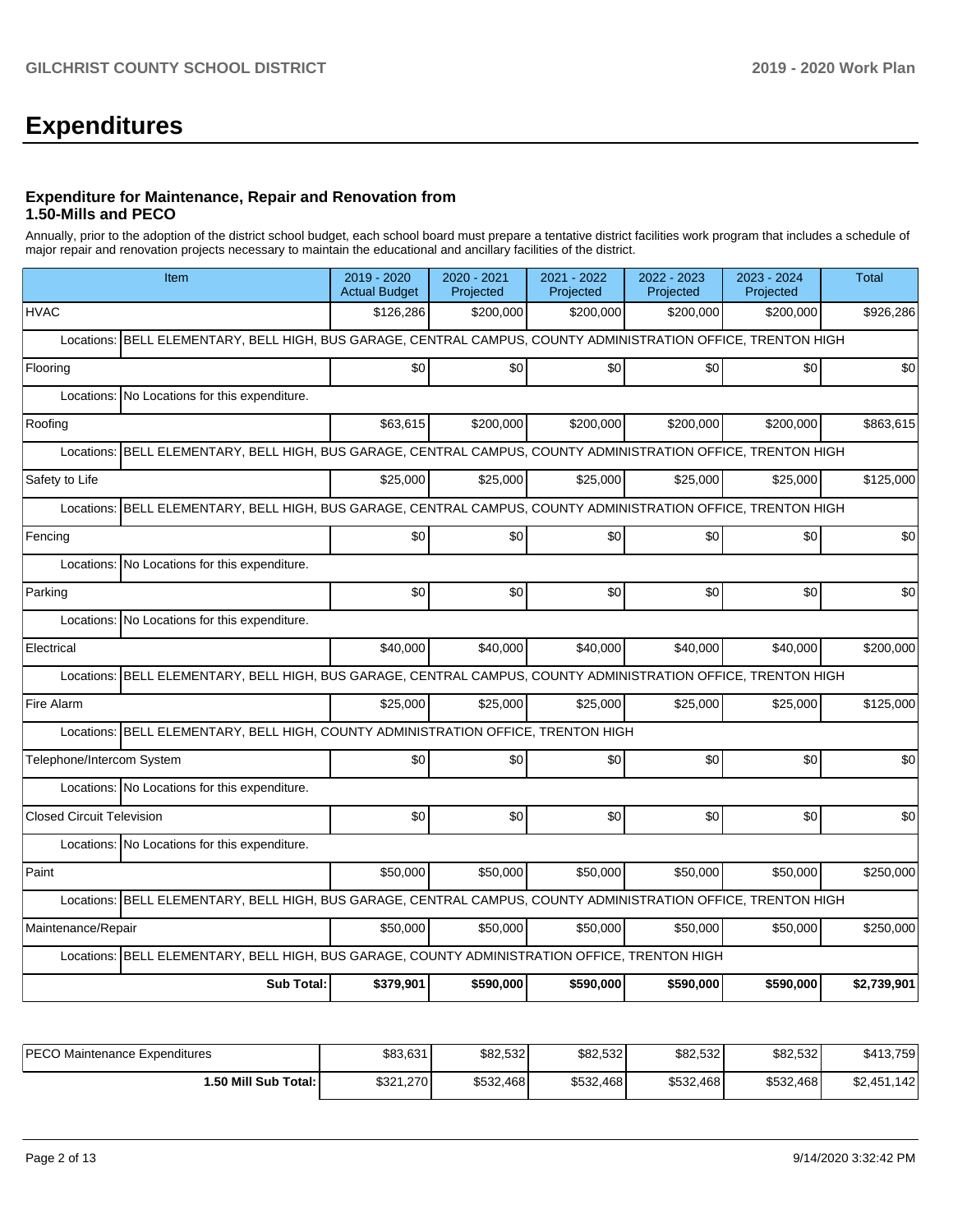### **GILCHRIST COUNTY SCHOOL DISTRICT 2019 - 2020 Work Plan**

|                                                                                                              | Other Items | $2019 - 2020$<br><b>Actual Budget</b> | $2020 - 2021$<br>Projected | 2021 - 2022<br>Projected | 2022 - 2023<br>Projected | 2023 - 2024<br>Projected | Total       |  |
|--------------------------------------------------------------------------------------------------------------|-------------|---------------------------------------|----------------------------|--------------------------|--------------------------|--------------------------|-------------|--|
| Plumbing                                                                                                     |             | \$25,000                              | \$25,000                   | \$25,000                 | \$25,000                 | \$25,000                 | \$125,000   |  |
| Locations BELL ELEMENTARY, BELL HIGH, BUS GARAGE, CENTRAL CAMPUS, COUNTY ADMINISTRATION OFFICE, TRENTON HIGH |             |                                       |                            |                          |                          |                          |             |  |
|                                                                                                              | Total:      | \$404.901                             | \$615,000                  | \$615,000                | \$615,000                | \$615,000                | \$2,864,901 |  |

#### **Local 1.50 Mill Expenditure For Maintenance, Repair and Renovation**

Anticipated expenditures expected from local funding sources over the years covered by the current work plan.

| Item                                                         | 2019 - 2020<br><b>Actual Budget</b> | $2020 - 2021$<br>Projected | 2021 - 2022<br>Projected | 2022 - 2023<br>Projected | 2023 - 2024<br>Projected | <b>Total</b> |
|--------------------------------------------------------------|-------------------------------------|----------------------------|--------------------------|--------------------------|--------------------------|--------------|
| Remaining Maint and Repair from 1.5 Mills                    | \$321,270                           | \$532,468                  | \$532,468                | \$532,468                | \$532,468                | \$2,451,142  |
| Maintenance/Repair Salaries                                  | \$684,803                           | \$318,439                  | \$278,472                | \$198,936                | \$303,912                | \$1,784,562  |
| <b>School Bus Purchases</b>                                  | \$0                                 | \$210,000                  | \$315,000                | \$448,999                | \$400,000                | \$1,373,999  |
| <b>Other Vehicle Purchases</b>                               | \$0                                 | \$0                        | \$0                      | \$0                      | \$0                      | \$0          |
| Capital Outlay Equipment                                     | \$125,000                           | \$200,000                  | \$200,000                | \$200,000                | \$200,000                | \$925,000    |
| Rent/Lease Payments                                          | \$0                                 | \$0                        | \$0                      | \$0                      | \$0                      | \$0          |
| <b>COP Debt Service</b>                                      | \$0                                 | \$0                        | \$0                      | \$0                      | \$0                      | \$0          |
| Rent/Lease Relocatables                                      | \$14,220                            | \$14,220                   | \$14,220                 | \$14,220                 | \$14,220                 | \$71,100     |
| <b>Environmental Problems</b>                                | \$0                                 | \$0                        | \$0                      | \$0                      | \$0                      | \$0          |
| s.1011.14 Debt Service                                       | \$0                                 | \$0                        | \$0                      | \$0                      | \$0                      | \$0          |
| <b>Special Facilities Construction Account</b>               | \$0                                 | \$0                        | \$0                      | \$0                      | \$0                      | \$0          |
| Premiums for Property Casualty Insurance - 1011.71<br>(4a,b) | \$150,000                           | \$150,000                  | \$150,000                | \$150,000                | \$150,000                | \$750,000    |
| Qualified School Construction Bonds (QSCB)                   | \$0                                 | \$0                        | \$0                      | \$0                      | \$0                      | \$0          |
| Qualified Zone Academy Bonds (QZAB)                          | \$0                                 | \$0                        | \$0                      | \$0                      | \$0                      | \$0          |
| <b>Local Expenditure Totals:</b>                             | \$1,295,293                         | \$1,425,127                | \$1,490,160              | \$1,544,623              | \$1,600,600              | \$7,355,803  |

## **Revenue**

#### **1.50 Mill Revenue Source**

Schedule of Estimated Capital Outlay Revenue from each currently approved source which is estimated to be available for expenditures on the projects included in the tentative district facilities work program. All amounts are NET after considering carryover balances, interest earned, new COP's, 1011.14 and 1011.15 loans, etc. Districts cannot use 1.5-Mill funds for salaries except for those explicitly associated with maintenance/repair projects. (1011.71 (5), F.S.)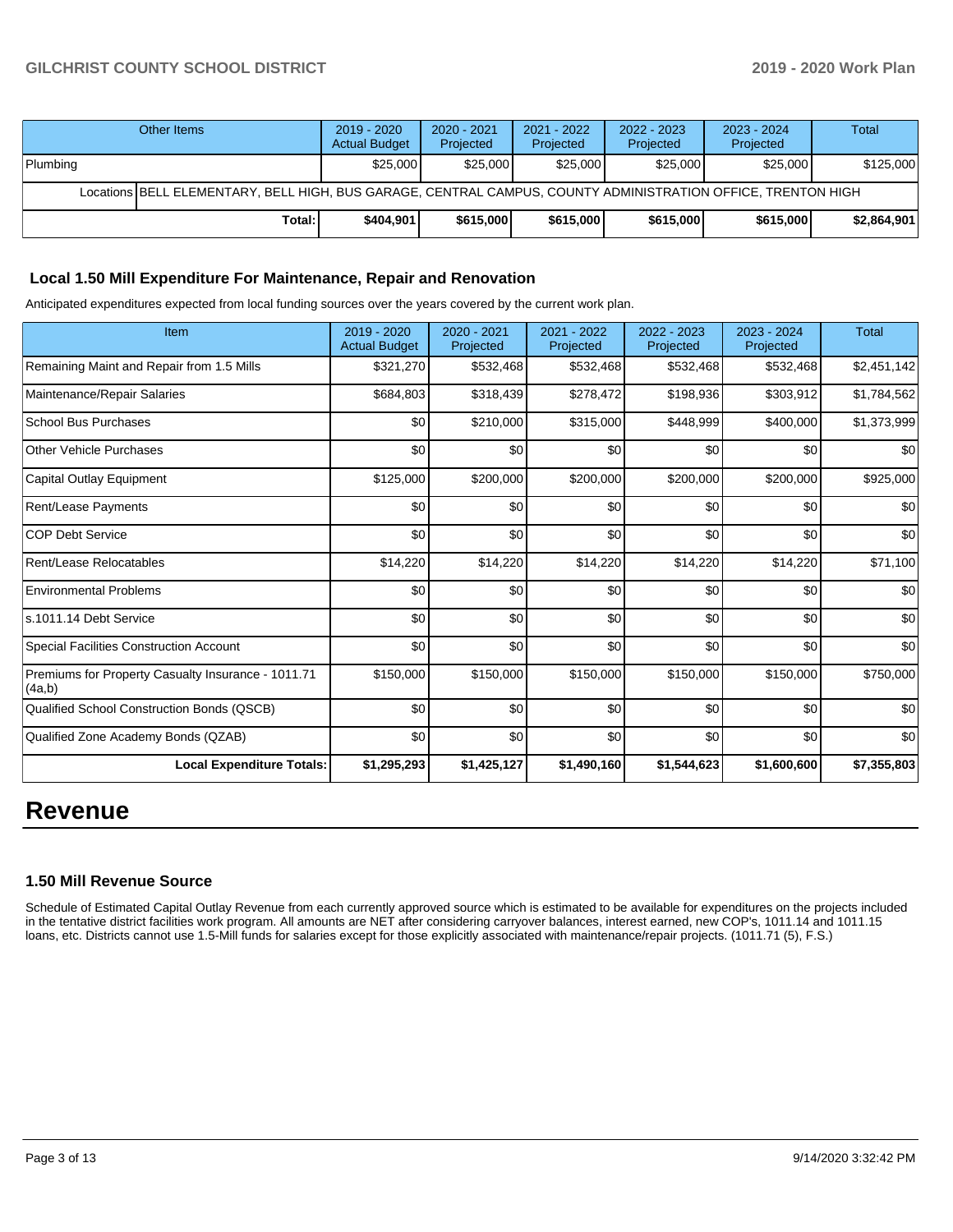### **GILCHRIST COUNTY SCHOOL DISTRICT 2019 - 2020 Work Plan**

| <b>Item</b>                                                                         | Fund | $2019 - 2020$<br><b>Actual Value</b> | $2020 - 2021$<br>Projected | $2021 - 2022$<br>Projected | $2022 - 2023$<br>Projected | $2023 - 2024$<br>Projected | Total           |
|-------------------------------------------------------------------------------------|------|--------------------------------------|----------------------------|----------------------------|----------------------------|----------------------------|-----------------|
| $(1)$ Non-exempt property<br>lassessed valuation                                    |      | \$827,878,458                        | \$857,783,967              | \$890,530,298              | \$928,718,115              | \$966,539,312              | \$4,471,450,150 |
| (2) The Millage projected for<br>discretionary capital outlay per<br>ls.1011.71     |      | 1.50                                 | 1.50                       | 1.50                       | 1.50                       | 1.50                       |                 |
| $(3)$ Full value of the 1.50-Mill<br>discretionary capital outlay per<br>ls.1011.71 |      | \$1,390,836                          | \$1,441,077                | \$1,496,091                | \$1,560,246                | \$1,623,786                | \$7,512,036     |
| $(4)$ Value of the portion of the 1.50<br>-Mill ACTUALLY levied                     | 370  | \$1,192,145                          | \$1,235,209                | \$1,282,364                | \$1,337,354                | \$1,391,817                | \$6,438,889     |
| $(5)$ Difference of lines $(3)$ and $(4)$                                           |      | \$198,691                            | \$205,868                  | \$213.727                  | \$222,892                  | \$231,969                  | \$1,073,147     |

#### **PECO Revenue Source**

The figure in the row designated "PECO Maintenance" will be subtracted from funds available for new construction because PECO maintenance dollars cannot be used for new construction.

| <b>Item</b>                          | Fund         | $2019 - 2020$<br><b>Actual Budget</b> | 2020 - 2021<br>Projected | 2021 - 2022<br>Projected | $2022 - 2023$<br>Projected | $2023 - 2024$<br>Projected | Total     |
|--------------------------------------|--------------|---------------------------------------|--------------------------|--------------------------|----------------------------|----------------------------|-----------|
| <b>PECO New Construction</b>         | 340 <b>I</b> | \$0                                   | \$39,615                 | \$49.658                 | \$49.658                   | \$49.658                   | \$188,589 |
| <b>PECO Maintenance Expenditures</b> |              | \$83,631                              | \$82,532                 | \$82.532                 | \$82,532                   | \$82,532                   | \$413,759 |
|                                      |              | \$83,631                              | \$122.147                | \$132.190                | \$132.190                  | \$132.190                  | \$602,348 |

### **CO & DS Revenue Source**

Revenue from Capital Outlay and Debt Service funds.

| Item                                      | Fund | 2019 - 2020<br><b>Actual Budget</b> | 2020 - 2021<br>Projected | 2021 - 2022<br>Projected | 2022 - 2023<br>Projected | $2023 - 2024$<br>Projected | Total     |
|-------------------------------------------|------|-------------------------------------|--------------------------|--------------------------|--------------------------|----------------------------|-----------|
| ICO & DS Cash Flow-through<br>Distributed | 360  | \$101.305                           | \$101.305                | \$101.305                | \$101.305                | \$101.305                  | \$506,525 |
| ICO & DS Interest on<br>Undistributed CO  | 360  | \$1.843                             | \$1,843                  | \$1.843                  | \$1.843                  | \$1,843                    | \$9,215   |
|                                           |      | \$103.148                           | \$103.148                | \$103.148                | \$103.148                | \$103.148                  | \$515,740 |

#### **Fair Share Revenue Source**

Nothing reported for this section. All legally binding commitments for proportionate fair-share mitigation for impacts on public school facilities must be included in the 5-year district work program.

#### **Sales Surtax Referendum**

Specific information about any referendum for a 1-cent or ½-cent surtax referendum during the previous year.

**Did the school district hold a surtax referendum during the past fiscal year 2018 - 2019?**

No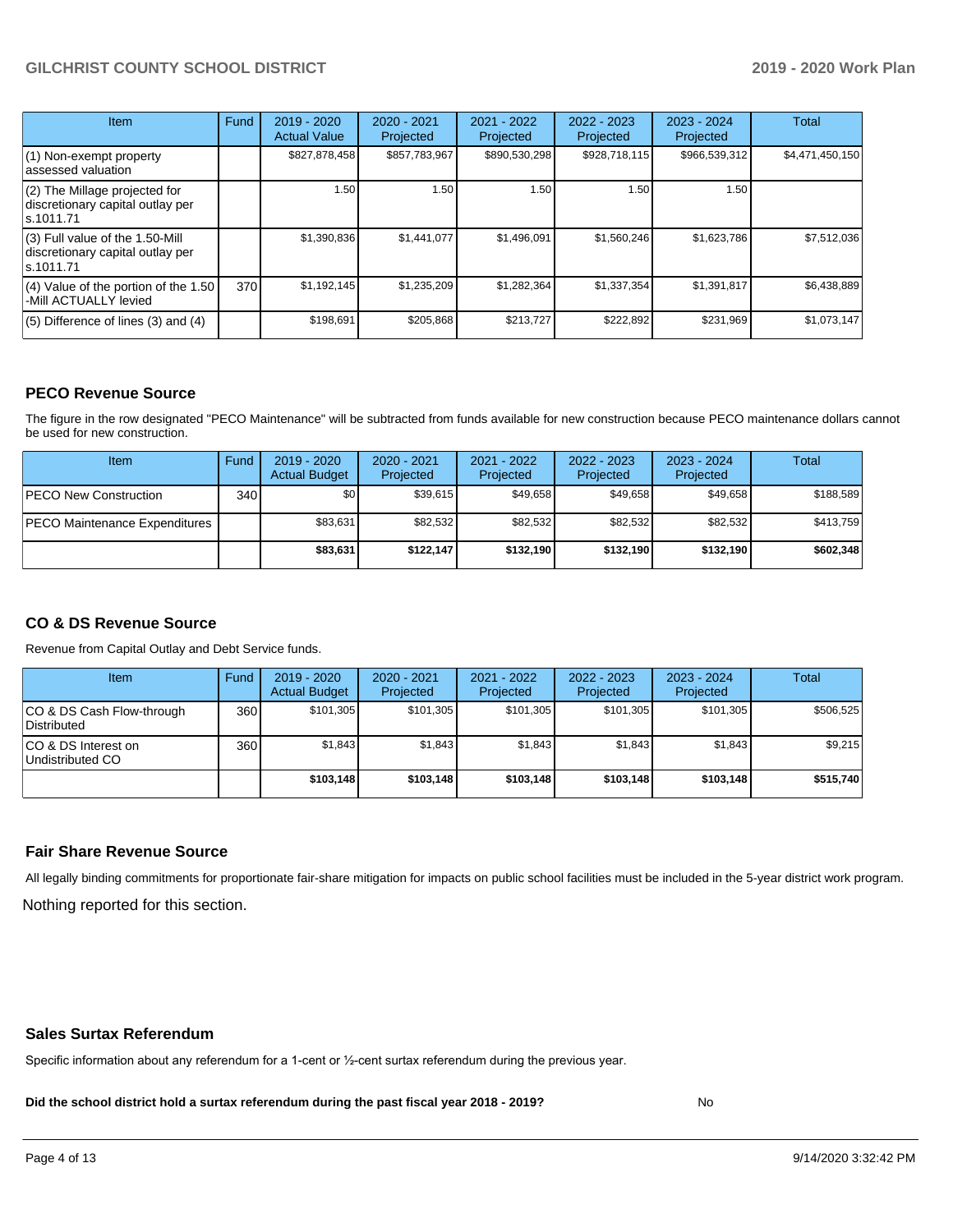### **Additional Revenue Source**

Any additional revenue sources

| Item                                                                                                                      | 2019 - 2020<br><b>Actual Value</b> | 2020 - 2021<br>Projected | 2021 - 2022<br>Projected | 2022 - 2023<br>Projected | 2023 - 2024<br>Projected | <b>Total</b> |
|---------------------------------------------------------------------------------------------------------------------------|------------------------------------|--------------------------|--------------------------|--------------------------|--------------------------|--------------|
| Proceeds from a s.1011.14/15 F.S. Loans                                                                                   | \$0                                | \$0                      | \$0                      | \$0                      | \$0                      | \$0          |
| District Bonds - Voted local bond<br>referendum proceeds per s.9, Art VII<br><b>State Constitution</b>                    | \$0                                | \$0                      | \$0                      | \$0                      | \$0                      | \$0          |
| Proceeds from Special Act Bonds                                                                                           | \$0                                | \$0                      | \$0                      | \$0                      | \$0                      | \$0          |
| Estimated Revenue from CO & DS Bond<br>Sale                                                                               | \$0                                | \$0                      | \$0                      | \$0                      | \$0                      | \$0          |
| Proceeds from Voted Capital<br>Improvements millage                                                                       | \$0                                | \$0                      | \$0                      | \$0                      | \$0                      | \$0          |
| Other Revenue for Other Capital Projects                                                                                  | \$0                                | \$0                      | \$0                      | \$0                      | \$0                      | \$0          |
| Proceeds from 1/2 cent sales surtax<br>authorized by school board                                                         | \$0                                | \$0                      | \$0                      | \$0                      | \$0                      | \$0          |
| Proceeds from local governmental<br>infrastructure sales surtax                                                           | \$0                                | \$0                      | \$0                      | \$0                      | \$0                      | \$0          |
| Proceeds from Certificates of<br>Participation (COP's) Sale                                                               | \$0                                | \$0                      | \$0                      | \$0                      | \$0                      | \$0          |
| Classrooms First Bond proceeds amount<br>authorized in FY 1997-98                                                         | \$0                                | \$0                      | \$0                      | \$0                      | \$0                      | \$0          |
| <b>Classrooms for Kids</b>                                                                                                | \$0                                | \$0                      | \$0                      | \$0                      | \$0                      | \$0          |
| <b>District Equity Recognition</b>                                                                                        | \$0                                | \$0                      | \$0                      | \$0                      | \$0                      | \$0          |
| <b>Federal Grants</b>                                                                                                     | \$0                                | \$0                      | \$0                      | \$0                      | \$0                      | \$0          |
| Proportionate share mitigation (actual<br>cash revenue only, not in kind donations)                                       | \$0                                | \$0                      | \$0                      | \$0                      | \$0                      | \$0          |
| Impact fees received                                                                                                      | \$0                                | \$0                      | \$0                      | \$0                      | \$0                      | \$0          |
| Private donations                                                                                                         | \$0                                | \$0                      | \$0                      | \$0                      | \$0                      | \$0          |
| Grants from local governments or not-for-<br>profit organizations                                                         | \$0                                | \$0                      | \$0                      | \$0                      | \$0                      | \$0          |
| Interest, Including Profit On Investment                                                                                  | \$0                                | \$0                      | \$0                      | \$0                      | \$0                      | \$0          |
| Revenue from Bonds pledging proceeds<br>from 1 cent or 1/2 cent Sales Surtax                                              | \$0                                | \$0                      | \$0                      | \$0                      | \$0                      | \$0          |
| <b>Total Fund Balance Carried Forward</b>                                                                                 | \$0                                | \$0                      | \$0                      | \$0                      | \$0                      | \$0          |
| General Capital Outlay Obligated Fund<br><b>Balance Carried Forward From Total</b><br><b>Fund Balance Carried Forward</b> | \$0                                | \$0                      | \$0                      | \$0                      | \$0                      | \$0          |
| Special Facilities Construction Account                                                                                   | \$7,205,344                        | \$7,205,344              | \$0                      | \$0                      | \$0                      | \$14,410,688 |
| One Cent - 1/2 Cent Sales Surtax Debt<br>Service From Total Fund Balance Carried<br>Forward                               | \$0                                | \$0                      | \$0                      | \$0                      | \$0                      | \$0          |
| Capital Outlay Projects Funds Balance<br>Carried Forward From Total Fund<br><b>Balance Carried Forward</b>                | \$0                                | \$0                      | \$0                      | \$0                      | \$0                      | \$0          |
| Subtotal                                                                                                                  | \$7,205,344                        | \$7,205,344              | \$0                      | \$0                      | \$0                      | \$14,410,688 |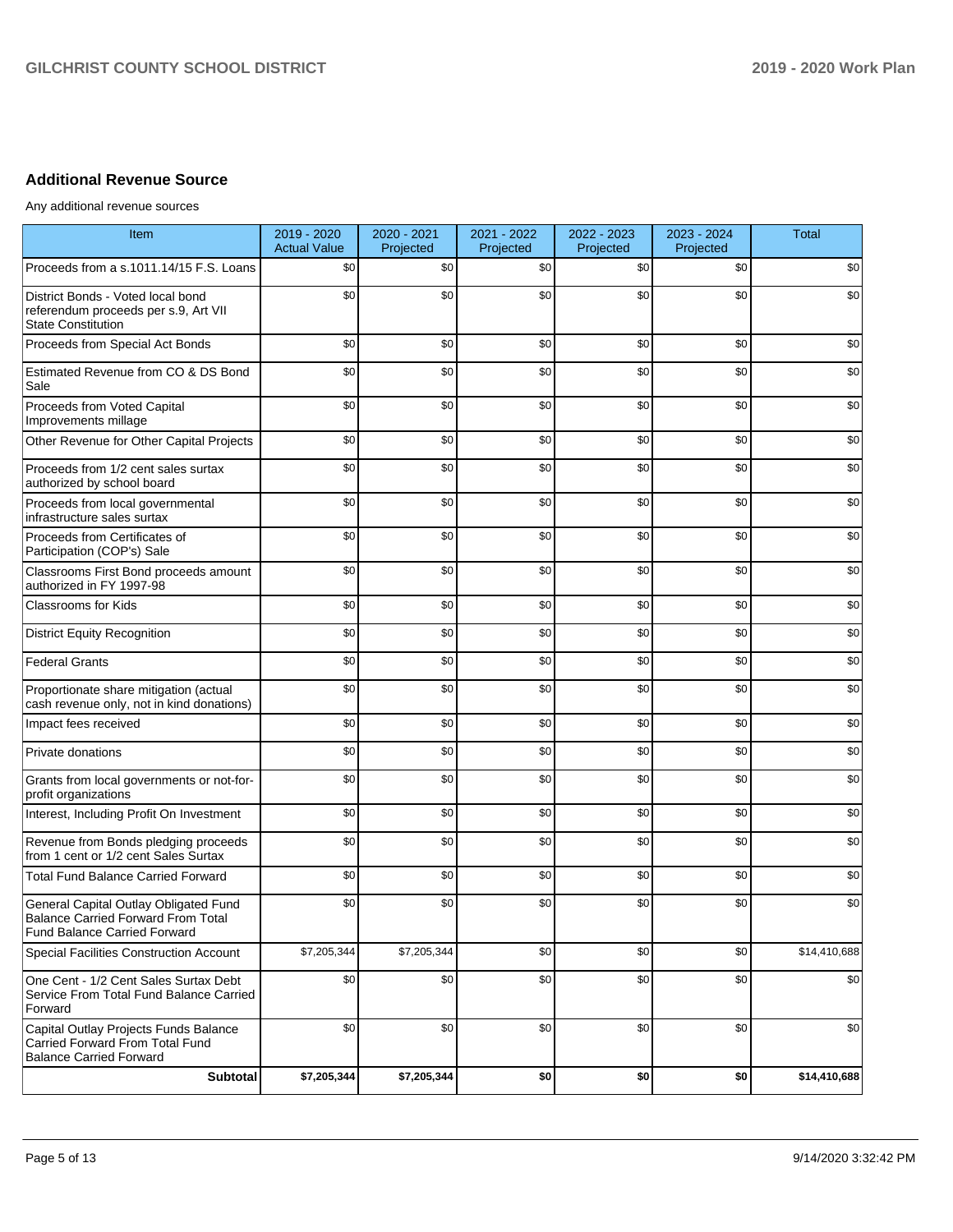## **Total Revenue Summary**

| Item Name                                                  | 2019 - 2020<br><b>Budget</b> | $2020 - 2021$<br>Projected | 2021 - 2022<br>Projected | $2022 - 2023$<br>Projected | $2023 - 2024$<br>Projected | <b>Five Year Total</b> |
|------------------------------------------------------------|------------------------------|----------------------------|--------------------------|----------------------------|----------------------------|------------------------|
| Local 1.5 Mill Discretionary Capital Outlay<br>Revenue     | \$1,192,145                  | \$1,235,209                | \$1,282,364              | \$1,337,354                | \$1,391,817                | \$6,438,889            |
| PECO and 1.5 Mill Maint and Other 1.5<br>Mill Expenditures | (\$1,295,293)                | (\$1,425,127)              | (\$1,490,160)            | (\$1,544,623)              | (\$1,600,600)              | (\$7,355,803)          |
| <b>PECO Maintenance Revenue</b>                            | \$83,631                     | \$82,532                   | \$82,532                 | \$82,532                   | \$82,532                   | \$413,759              |
| Available 1.50 Mill for New<br><b>Construction</b>         | (\$103,148)                  | (\$189,918)                | (\$207,796)              | (\$207, 269)               | (\$208,783)                | $($ \$916,914) $ $     |

| <b>Item Name</b>                      | 2019 - 2020<br><b>Budget</b> | $2020 - 2021$<br>Projected | 2021 - 2022<br>Projected | $2022 - 2023$<br>Projected | $2023 - 2024$<br>Projected | <b>Five Year Total</b> |
|---------------------------------------|------------------------------|----------------------------|--------------------------|----------------------------|----------------------------|------------------------|
| ICO & DS Revenue                      | \$103,148                    | \$103,148                  | \$103,148                | \$103,148                  | \$103,148                  | \$515,740              |
| <b>IPECO New Construction Revenue</b> | \$0                          | \$39.615                   | \$49,658                 | \$49,658                   | \$49,658                   | \$188,589              |
| Other/Additional Revenue              | \$7,205,344                  | \$7,205,344                | \$0                      | \$0                        | \$0                        | \$14,410,688           |
| <b>Total Additional Revenuel</b>      | \$7,308,492                  | \$7,348,107                | \$152,806                | \$152,806                  | \$152,806                  | \$15,115,017           |
| Total Available Revenue               | \$7,205,344                  | \$7,158,189                | $($ \$54,990)            | $($ \$54,463)              | $($ \$55,977)              | \$14,198,103           |

## **Project Schedules**

#### **Capacity Project Schedules**

A schedule of capital outlay projects necessary to ensure the availability of satisfactory classrooms for the projected student enrollment in K-12 programs.

Nothing reported for this section.

Nothing reported for this section.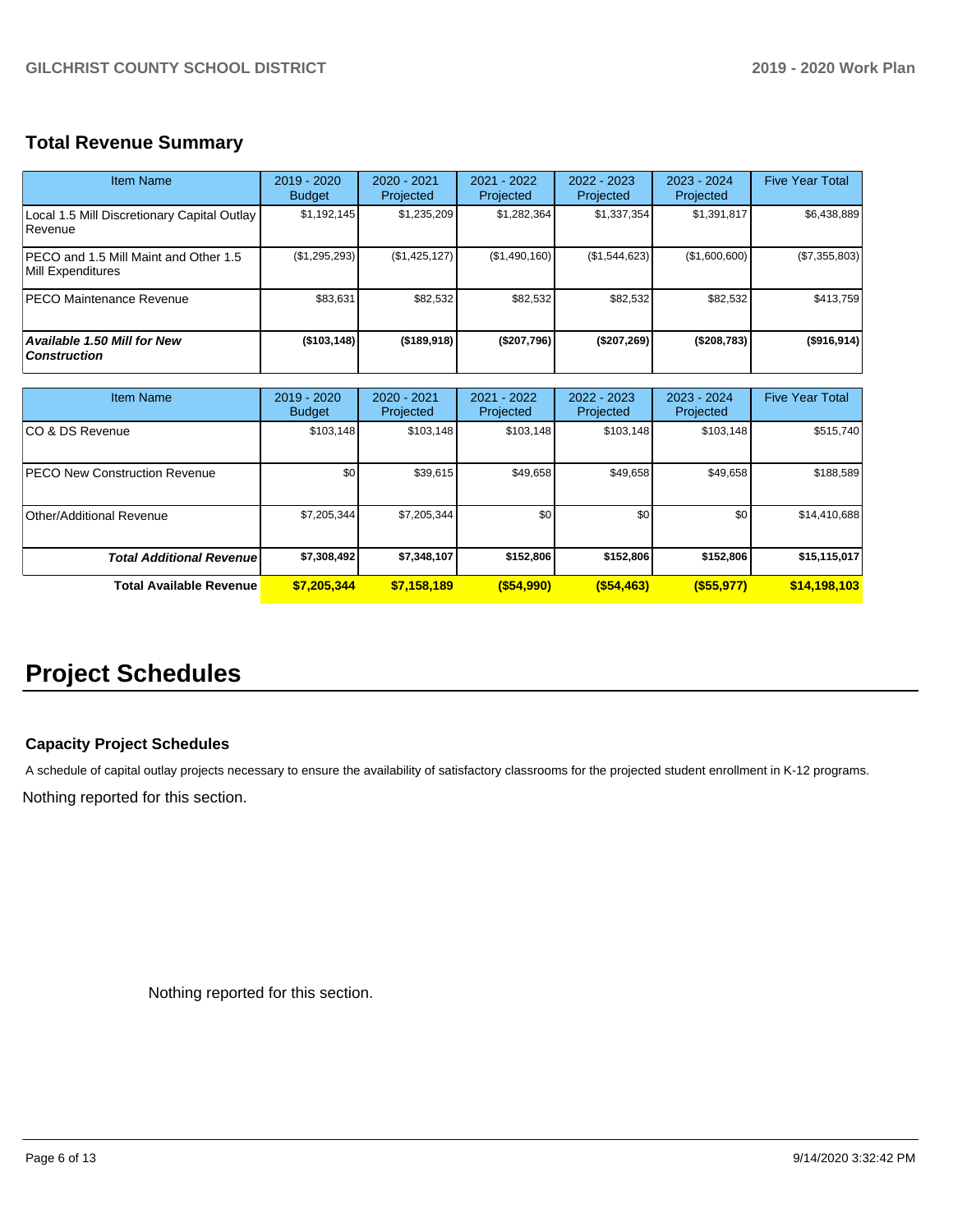#### **Other Project Schedules**

Major renovations, remodeling, and additions of capital outlay projects that do not add capacity to schools.

| <b>Project Description</b>           | Location             | 2019 - 2020<br>Actual Budget | 2020 - 2021<br>Projected | $2021 - 2022$<br>Projected | 2022 - 2023<br>Projected | 2023 - 2024<br>Projected | <b>Total</b>     | Funded |
|--------------------------------------|----------------------|------------------------------|--------------------------|----------------------------|--------------------------|--------------------------|------------------|--------|
| New Cafetorium and<br>Technology Hub | <b>ITRENTON HIGH</b> | \$7,205,344                  | \$7.205.344              | \$0                        | \$٥١                     | \$O.                     | \$14.410.688 Yes |        |
|                                      |                      | \$7,205,344                  | \$7.205.344              | \$0                        | \$0                      | \$OI                     | \$14,410,688     |        |

#### **Additional Project Schedules**

Any projects that are not identified in the last approved educational plant survey.

Nothing reported for this section.

#### **Non Funded Growth Management Project Schedules**

Schedule indicating which projects, due to planned development, that CANNOT be funded from current revenues projected over the next five years.

Nothing reported for this section.

## **Tracking**

### **Capacity Tracking**

| Location               | $2019 -$<br><b>2020 Satis.</b><br>Stu. Sta. | Actual<br>$2019 -$<br>2020 FISH<br>Capacity | Actual<br>$2018 -$<br>2019<br><b>COFTE</b> | # Class<br><b>Rooms</b> | Actual<br>Average<br>$2019 -$<br>2020 Class<br>Size: | Actual<br>$2019 -$<br>2020<br><b>Utilization</b> | <b>New</b><br>Stu.<br><b>Capacity</b> | <b>New</b><br>Rooms to<br>be<br>Added/Re<br>moved | Projected<br>$2023 -$<br>2024<br><b>COFTE</b> | Projected<br>$2023 -$<br>2024<br><b>Utilization</b> | Projected<br>$2023 -$<br>2024 Class<br><b>Size</b> |
|------------------------|---------------------------------------------|---------------------------------------------|--------------------------------------------|-------------------------|------------------------------------------------------|--------------------------------------------------|---------------------------------------|---------------------------------------------------|-----------------------------------------------|-----------------------------------------------------|----------------------------------------------------|
| <b>TRENTON HIGH</b>    | 2,310                                       | 2.079                                       | 1,399                                      | 110                     | 13                                                   | 67.00 %                                          |                                       |                                                   | .457                                          | 70.00 %                                             | 13                                                 |
| BELL HIGH              | 1.125                                       | 1.012                                       | 597                                        | 49                      | 12 <sub>l</sub>                                      | 59.00 %                                          |                                       |                                                   | 622                                           | 61.00 %                                             | 13                                                 |
| <b>BELL ELEMENTARY</b> | 636                                         | 636                                         | 577                                        | 34                      | $\overline{7}$                                       | 91.00 %                                          |                                       |                                                   | 601                                           | 94.00 %                                             | 18                                                 |
|                        | 4,071                                       | 3,727                                       | 2,572                                      | 193                     | 13 <sub>l</sub>                                      | 69.02 %                                          | 0                                     | 0                                                 | 2.680                                         | 71.91 %                                             | 14                                                 |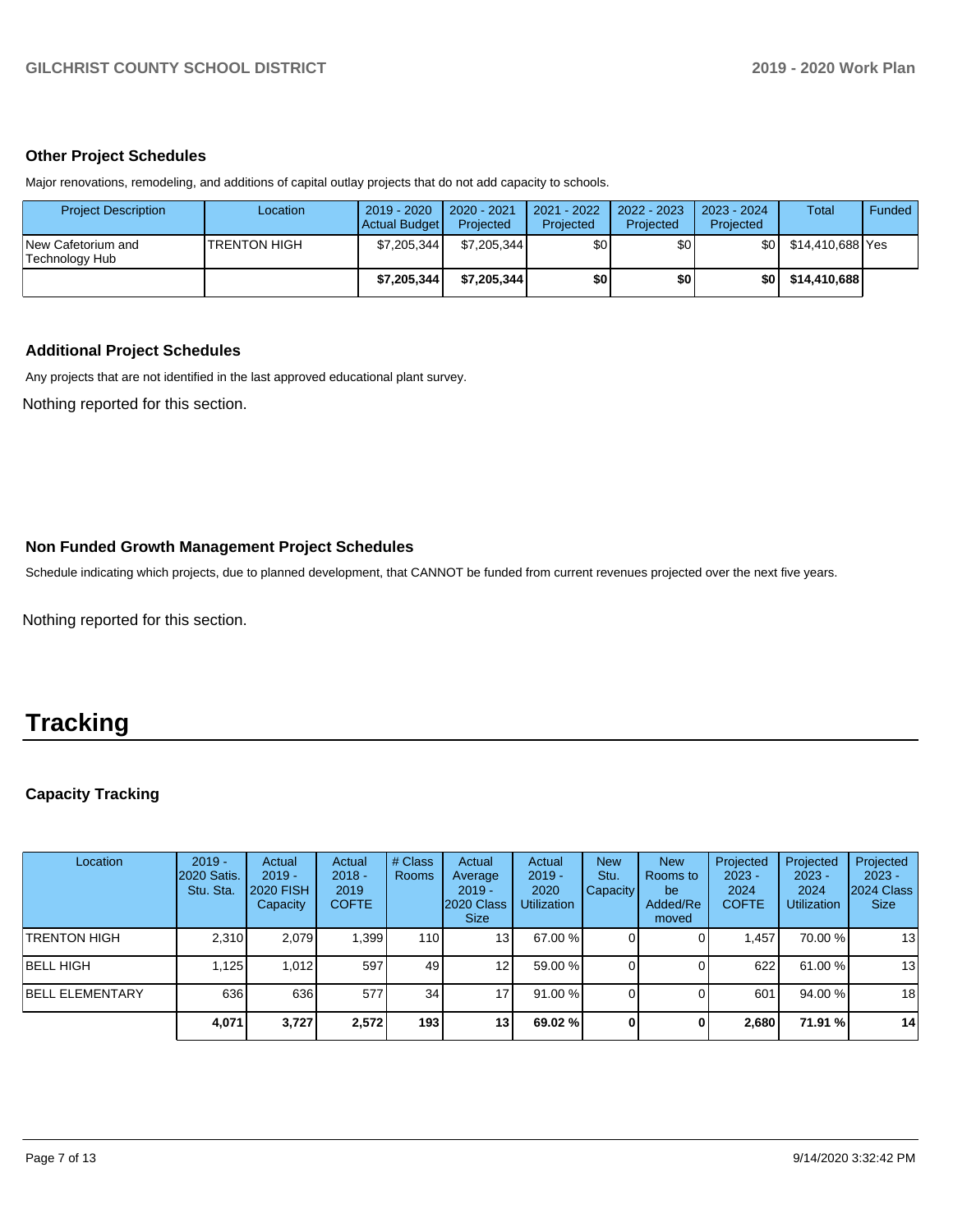The COFTE Projected Total (2,680) for 2023 - 2024 must match the Official Forecasted COFTE Total (2,680 ) for 2023 - 2024 before this section can be completed. In the event that the COFTE Projected Total does not match the Official forecasted COFTE, then the Balanced Projected COFTE Table should be used to balance COFTE.

|                                 | 2,680 |
|---------------------------------|-------|
| High (9-12)                     | 688   |
| Middle (4-8)                    | 1,054 |
| Elementary (PK-3)               | 938   |
| Projected COFTE for 2023 - 2024 |       |

| <b>Grade Level Type</b> | <b>Balanced Projected</b><br>COFTE for 2023 - 2024 |
|-------------------------|----------------------------------------------------|
| Elementary (PK-3)       |                                                    |
| Middle $(4-8)$          |                                                    |
| High (9-12)             |                                                    |
|                         | 2,680                                              |

#### **Relocatable Replacement**

Number of relocatable classrooms clearly identified and scheduled for replacement in the school board adopted financially feasible 5-year district work program.

| -ocation                          | 2020<br>2019 | $2020 - 2021$ | $-2022$<br>2021 | 2022 - 2023 | $-2024$<br>2023 | Year 5 Total |
|-----------------------------------|--------------|---------------|-----------------|-------------|-----------------|--------------|
| Total Relocatable Replacements: I | 0            |               |                 |             |                 |              |

#### **Charter Schools Tracking**

Information regarding the use of charter schools.

Nothing reported for this section.

#### **Special Purpose Classrooms Tracking**

The number of classrooms that will be used for certain special purposes in the current year, by facility and type of classroom, that the district will, 1), not use for educational purposes, and 2), the co-teaching classrooms that are not open plan classrooms and will be used for educational purposes.

| School                               | <b>School Type</b>                     | # of Elementary $\mid$ # of Middle 4-8<br>K-3 Classrooms I | <b>Classrooms</b>                       | $#$ of High 9-12<br><b>Classrooms</b> | # of $ESE$<br><b>Classrooms</b> | # of Combo<br><b>Classrooms</b> | Total<br><b>Classrooms</b> |
|--------------------------------------|----------------------------------------|------------------------------------------------------------|-----------------------------------------|---------------------------------------|---------------------------------|---------------------------------|----------------------------|
|                                      | <b>Total Educational Classrooms: I</b> |                                                            |                                         |                                       |                                 |                                 | 0                          |
| School                               | <b>School Type</b>                     | # of Elementary<br>K-3 Classrooms                          | $\#$ of Middle 4-8<br><b>Classrooms</b> | # of High $9-12$<br><b>Classrooms</b> | # of $ESE$<br><b>Classrooms</b> | # of Combo<br><b>Classrooms</b> | Total<br>Classrooms        |
| <b>Total Co-Teaching Classrooms:</b> |                                        |                                                            |                                         |                                       |                                 |                                 | 0                          |

#### **Infrastructure Tracking**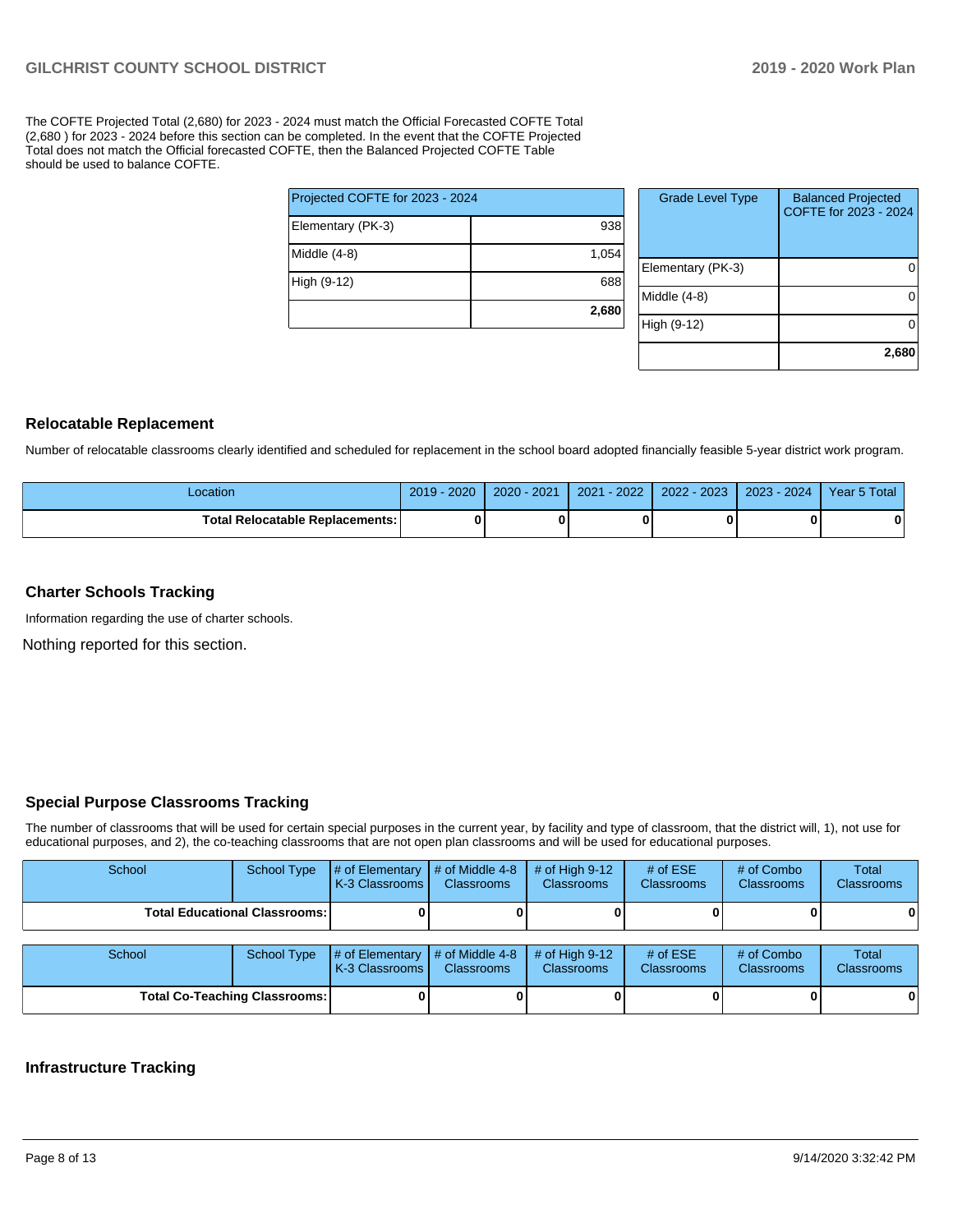**Necessary offsite infrastructure requirements resulting from expansions or new schools. This section should include infrastructure information related to capacity project schedules and other project schedules (Section 4).** 

#### Not Specified

**Proposed location of planned facilities, whether those locations are consistent with the comprehensive plans of all affected local governments, and recommendations for infrastructure and other improvements to land adjacent to existing facilities. Provisions of 1013.33(12), (13) and (14) and 1013.36 must be addressed for new facilities planned within the 1st three years of the plan (Section 5).** 

Not Specified

**Consistent with Comp Plan?** No

#### **Net New Classrooms**

The number of classrooms, by grade level and type of construction, that were added during the last fiscal year.

| List the net new classrooms added in the 2018 - 2019 fiscal year.<br>year.                                                                              |                              |                                   |                                |                        |                              |                            | List the net new classrooms to be added in the 2019 - 2020 fiscal      |                        |
|---------------------------------------------------------------------------------------------------------------------------------------------------------|------------------------------|-----------------------------------|--------------------------------|------------------------|------------------------------|----------------------------|------------------------------------------------------------------------|------------------------|
| "Classrooms" is defined as capacity carrying classrooms that are added to increase<br>capacity to enable the district to meet the Class Size Amendment. |                              |                                   |                                |                        |                              |                            | Totals for fiscal year 2019 - 2020 should match totals in Section 15A. |                        |
| Location                                                                                                                                                | $2018 - 2019$ #<br>Permanent | $2018 - 2019$ #<br><b>Modular</b> | $2018 - 2019$ #<br>Relocatable | $2018 - 2019$<br>Total | $2019 - 2020$ #<br>Permanent | $2019 - 2020$ #<br>Modular | $2019 - 2020$ #<br><b>Relocatable</b>                                  | $2019 - 2020$<br>Total |
| Elementary (PK-3)                                                                                                                                       |                              |                                   |                                |                        |                              |                            |                                                                        |                        |
| Middle (4-8)                                                                                                                                            |                              |                                   |                                |                        |                              |                            |                                                                        |                        |
| High (9-12)                                                                                                                                             |                              |                                   |                                |                        |                              |                            |                                                                        |                        |
|                                                                                                                                                         |                              |                                   |                                |                        |                              |                            |                                                                        |                        |

#### **Relocatable Student Stations**

Number of students that will be educated in relocatable units, by school, in the current year, and the projected number of students for each of the years in the workplan.

| <b>Site</b>                                       | $2019 - 2020$ | $2020 - 2021$ | 2021 - 2022 | $2022 - 2023$ | $2023 - 2024$ | 5 Year Average |
|---------------------------------------------------|---------------|---------------|-------------|---------------|---------------|----------------|
| <b>TRENTON HIGH</b>                               | 170           | 210           | 210         | 210           | 210           | 202            |
| <b>BELL HIGH</b>                                  | 272           | 272           | 272         | 272           | 272           | 272            |
| <b>BELL ELEMENTARY</b>                            | 62            | 62            | 62          | 62            | 62            | 62             |
|                                                   |               |               |             |               |               |                |
| Totals for GILCHRIST COUNTY SCHOOL DISTRICT       |               |               |             |               |               |                |
| Total students in relocatables by year.           | 504           | 544           | 544         | 544           | 544           | 536            |
| Total number of COFTE students projected by year. | 2,602         | 2,632         | 2,644       | 2,678         | 2,680         | 2,647          |
| Percent in relocatables by year.                  | 19 %          | 21 %          | 21%         | 20 %          | 20 %          | 20 %           |

#### **Leased Facilities Tracking**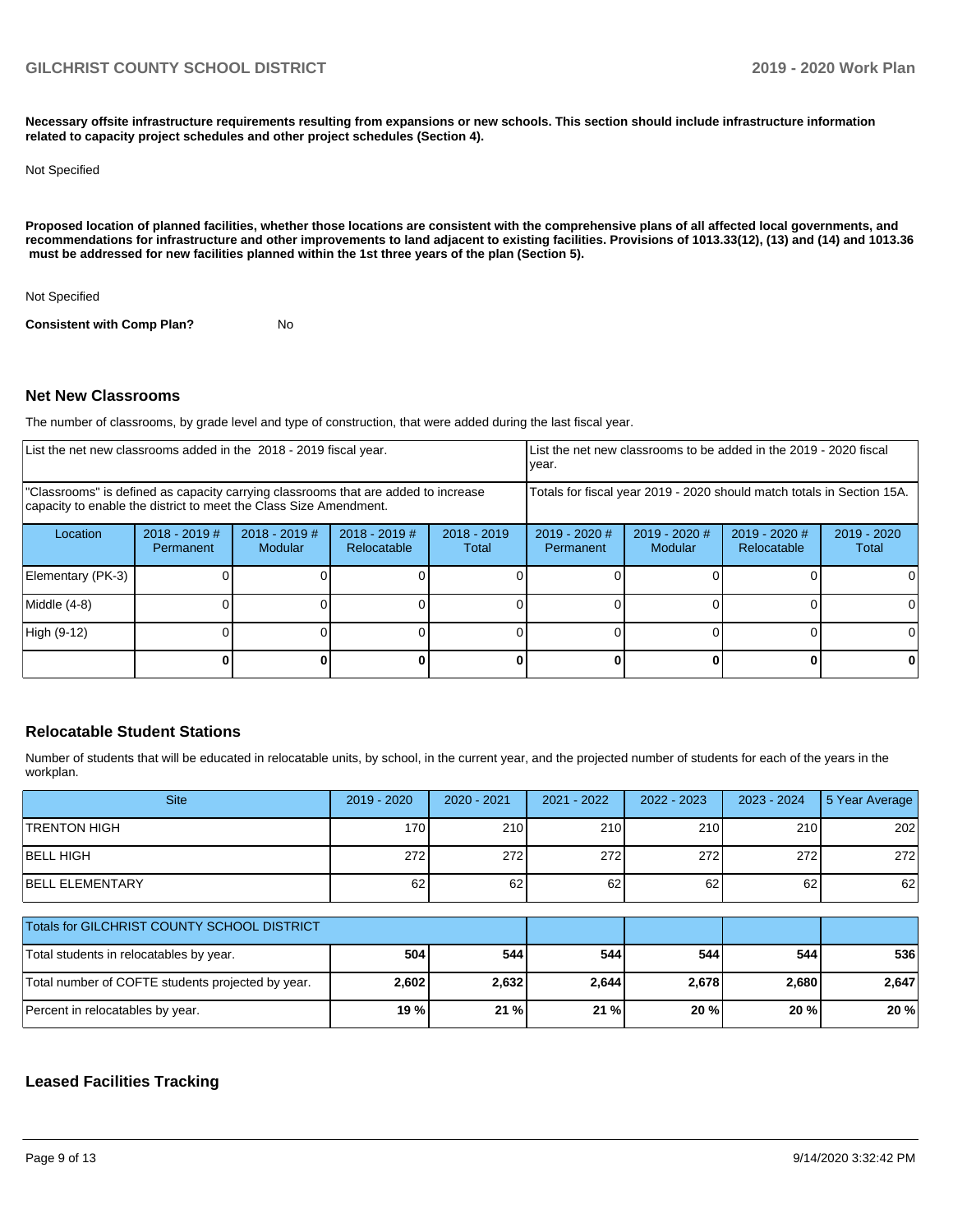Exising leased facilities and plans for the acquisition of leased facilities, including the number of classrooms and student stations, as reported in the educational plant survey, that are planned in that location at the end of the five year workplan.

| Location               | # of Leased<br>Classrooms 2019 -<br>2020 | <b>FISH Student</b><br><b>Stations</b> | Owner      | # of Leased<br>Classrooms 2023 -<br>2024 | <b>FISH Student</b><br><b>Stations</b> |
|------------------------|------------------------------------------|----------------------------------------|------------|------------------------------------------|----------------------------------------|
| <b>TRENTON HIGH</b>    |                                          |                                        | 0 Leased   |                                          | $\Omega$                               |
| <b>BELL HIGH</b>       |                                          |                                        | 100 Leased |                                          | 150 <sup>1</sup>                       |
| <b>BELL ELEMENTARY</b> |                                          |                                        |            |                                          | $\Omega$                               |
|                        |                                          | 100                                    |            |                                          | 150 <sup>1</sup>                       |

#### **Failed Standard Relocatable Tracking**

Relocatable units currently reported by school, from FISH, and the number of relocatable units identified as 'Failed Standards'.

Nothing reported for this section.

## **Planning**

#### **Class Size Reduction Planning**

**Plans approved by the school board that reduce the need for permanent student stations such as acceptable school capacity levels, redistricting, busing, year-round schools, charter schools, magnet schools, public-private partnerships, multitrack scheduling, grade level organization, block scheduling, or other alternatives.**

Gilchrist County is striving to meet all class size constitutional requirements and the projects in this plan will help to maintain that status.

#### **School Closure Planning**

**Plans for the closure of any school, including plans for disposition of the facility or usage of facility space, and anticipated revenues.** 

No school closings are scheduled over the next five years.

## **Long Range Planning**

#### **Ten-Year Maintenance**

District projects and locations regarding the projected need for major renovation, repair, and maintenance projects within the district in years 6-10 beyond the projects plans detailed in the five years covered by the work plan.

Nothing reported for this section.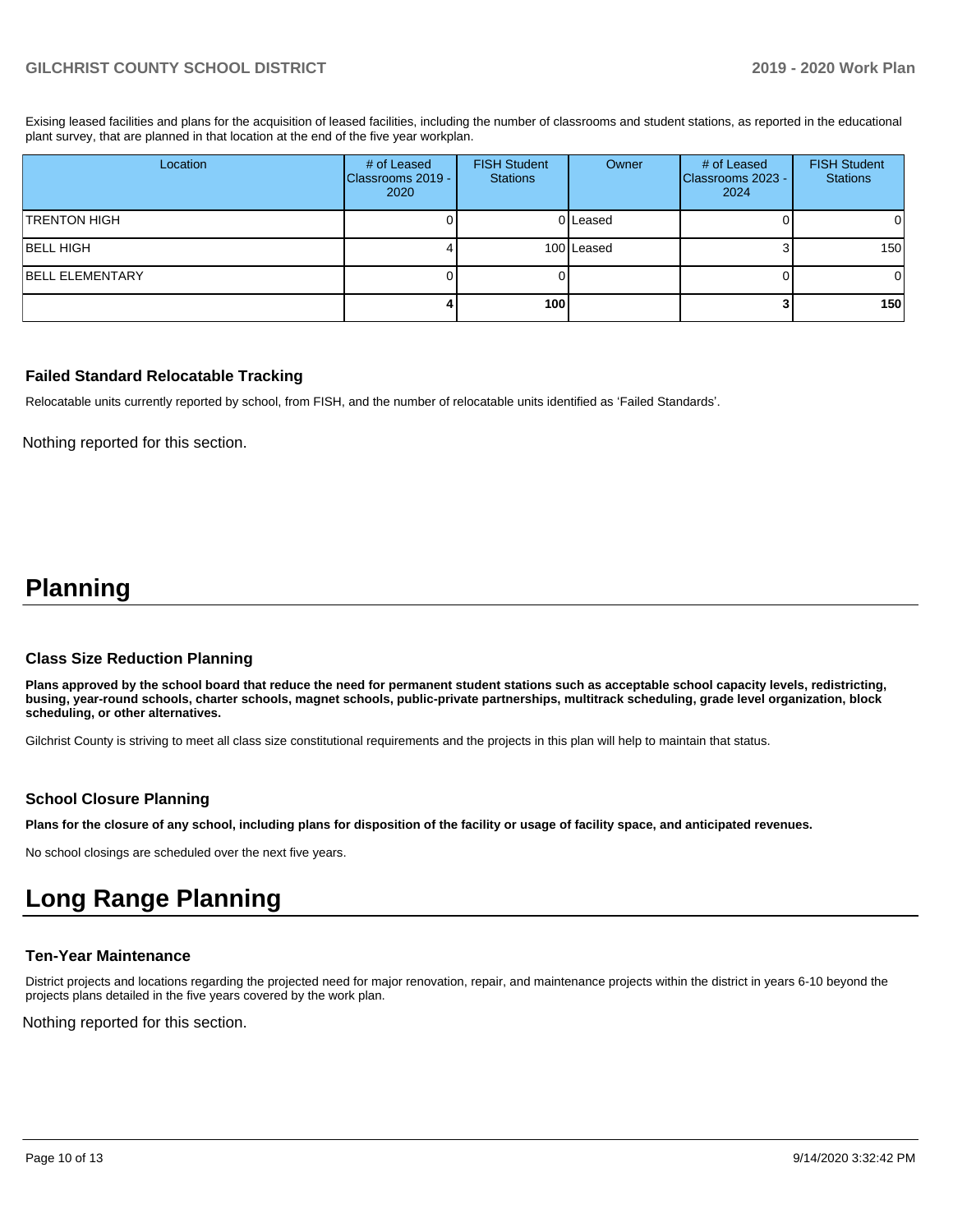#### **Ten-Year Capacity**

Schedule of capital outlay projects projected to ensure the availability of satisfactory student stations for the projected student enrollment in K-12 programs for the future 5 years beyond the 5-year district facilities work program.

Nothing reported for this section.

#### **Ten-Year Planned Utilization**

Schedule of planned capital outlay projects identifying the standard grade groupings, capacities, and planned utilization rates of future educational facilities of the district for both permanent and relocatable facilities.

| <b>Grade Level Projections</b>         | <b>FISH</b><br><b>Student</b><br><b>Stations</b> | Actual 2018 -<br><b>2019 FISH</b><br>Capacity | Actual<br>$2018 -$<br>2019<br><b>COFTE</b> | Actual 2018 - 2019<br><b>Utilization</b> | Actual 2019 - 2020 / 2028 - 2029 new<br>Student Capacity to be added/removed | Projected 2028<br>2029 COFTE | Projected 2028 -<br>2029 Utilization |
|----------------------------------------|--------------------------------------------------|-----------------------------------------------|--------------------------------------------|------------------------------------------|------------------------------------------------------------------------------|------------------------------|--------------------------------------|
| Elementary - District<br><b>Totals</b> | 636                                              | 636                                           | 576.87                                     | 90.72 %                                  |                                                                              | 615                          | 96.70 %                              |
| Middle - District Totals               | 3.435                                            | 3.091                                         | .995.41                                    | 64.54 %                                  |                                                                              | 2.128                        | 68.85 %                              |
| High - District Totals                 |                                                  |                                               | 0.00                                       | 0.00%                                    |                                                                              |                              | 0.00%                                |
| Other - ESE, etc                       |                                                  |                                               | 0.00                                       | $0.00\%$                                 |                                                                              |                              | 0.00%                                |
|                                        | 4,071                                            | 3,727                                         | 2.572.28                                   | 69.02 %                                  |                                                                              | 2.743                        | 73.60 %                              |

**Combination schools are included with the middle schools for student stations, capacity, COFTE and utilization purposes because these facilities all have a 90% utilization factor. Use this space to explain or define the grade groupings for combination schools.** 

No comments to report.

#### **Ten-Year Infrastructure Planning**

Nothing reported for this section.

#### **Twenty-Year Maintenance**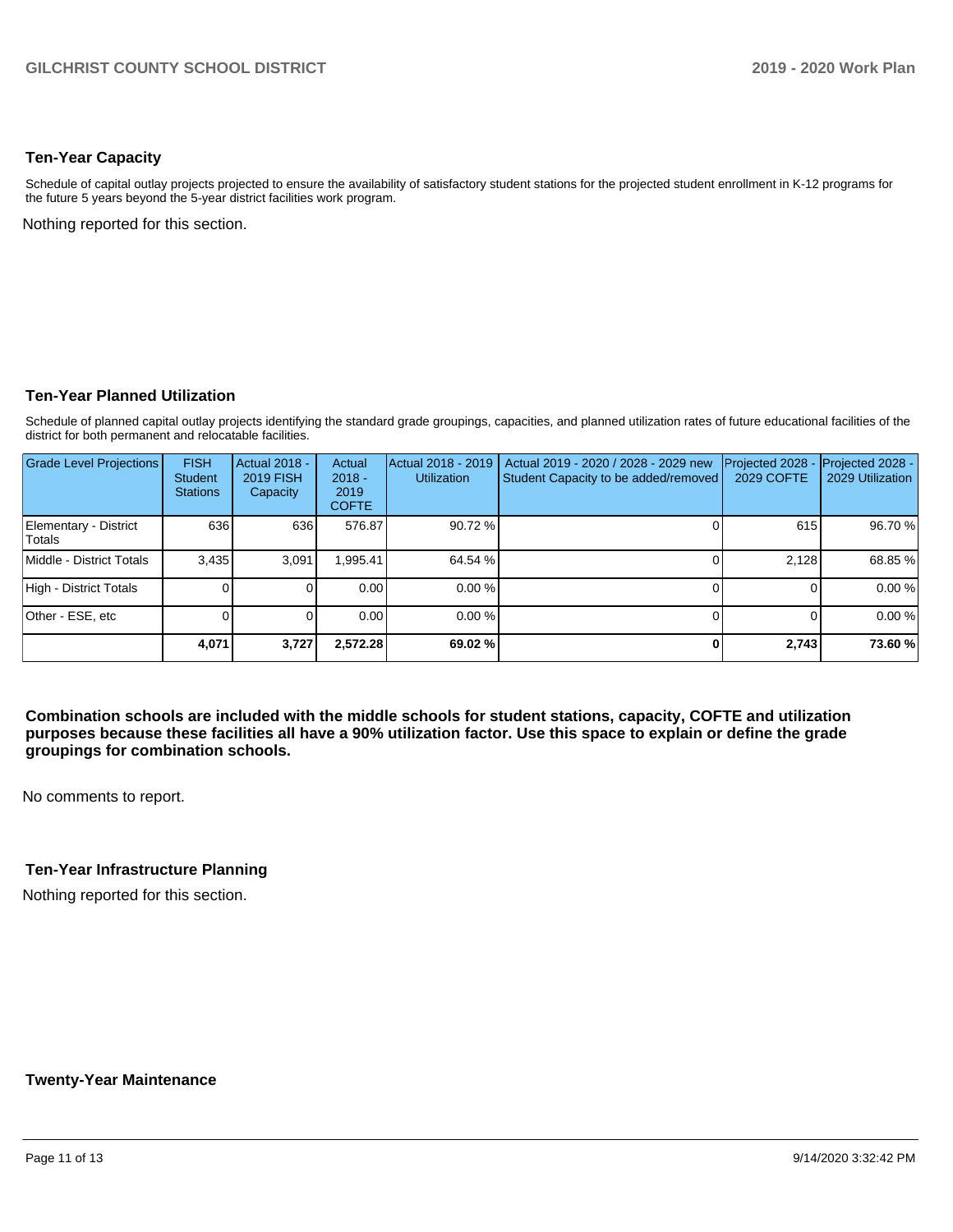District projects and locations regarding the projected need for major renovation, repair, and maintenance projects within the district in years 11-20 beyond the projects plans detailed in the five years covered by the work plan.

Nothing reported for this section.

#### **Twenty-Year Capacity**

Schedule of capital outlay projects projected to ensure the availability of satisfactory student stations for the projected student enrollment in K-12 programs for the future 11-20 years beyond the 5-year district facilities work program.

Nothing reported for this section.

#### **Twenty-Year Planned Utilization**

Schedule of planned capital outlay projects identifying the standard grade groupings, capacities, and planned utilization rates of future educational facilities of the district for both permanent and relocatable facilities.

| Grade Level Projections         | <b>FISH</b><br><b>Student</b><br><b>Stations</b> | Actual 2018 -<br><b>2019 FISH</b><br>Capacity | Actual<br>$2018 -$<br>2019<br><b>COFTE</b> | Actual 2018 - 2019<br><b>Utilization</b> | Actual 2019 - 2020 / 2038 - 2039 new<br>Student Capacity to be added/removed | Projected 2038<br>2039 COFTE | Projected 2038 -<br>2039 Utilization |
|---------------------------------|--------------------------------------------------|-----------------------------------------------|--------------------------------------------|------------------------------------------|------------------------------------------------------------------------------|------------------------------|--------------------------------------|
| Elementary - District<br>Totals | 636                                              | 636                                           | 576.87                                     | 90.72 %                                  |                                                                              | 615                          | 96.70 %                              |
| Middle - District Totals        | 3.435                                            | 3.091                                         | .995.41                                    | 64.54 %                                  |                                                                              | 2.126                        | 68.78%                               |
| High - District Totals          |                                                  |                                               | 0.00                                       | $0.00 \%$                                |                                                                              |                              | 0.00%                                |
| Other - ESE, etc                |                                                  |                                               | 0.00                                       | $0.00 \%$                                |                                                                              |                              | 0.00%                                |
|                                 | 4,071                                            | 3,727                                         | 2,572.28                                   | 69.02 %                                  |                                                                              | 2,741                        | 73.54 %                              |

**Combination schools are included with the middle schools for student stations, capacity, COFTE and utilization purposes because these facilities all have a 90% utilization factor. Use this space to explain or define the grade groupings for combination schools.** 

No comments to report.

**Twenty-Year Infrastructure Planning**